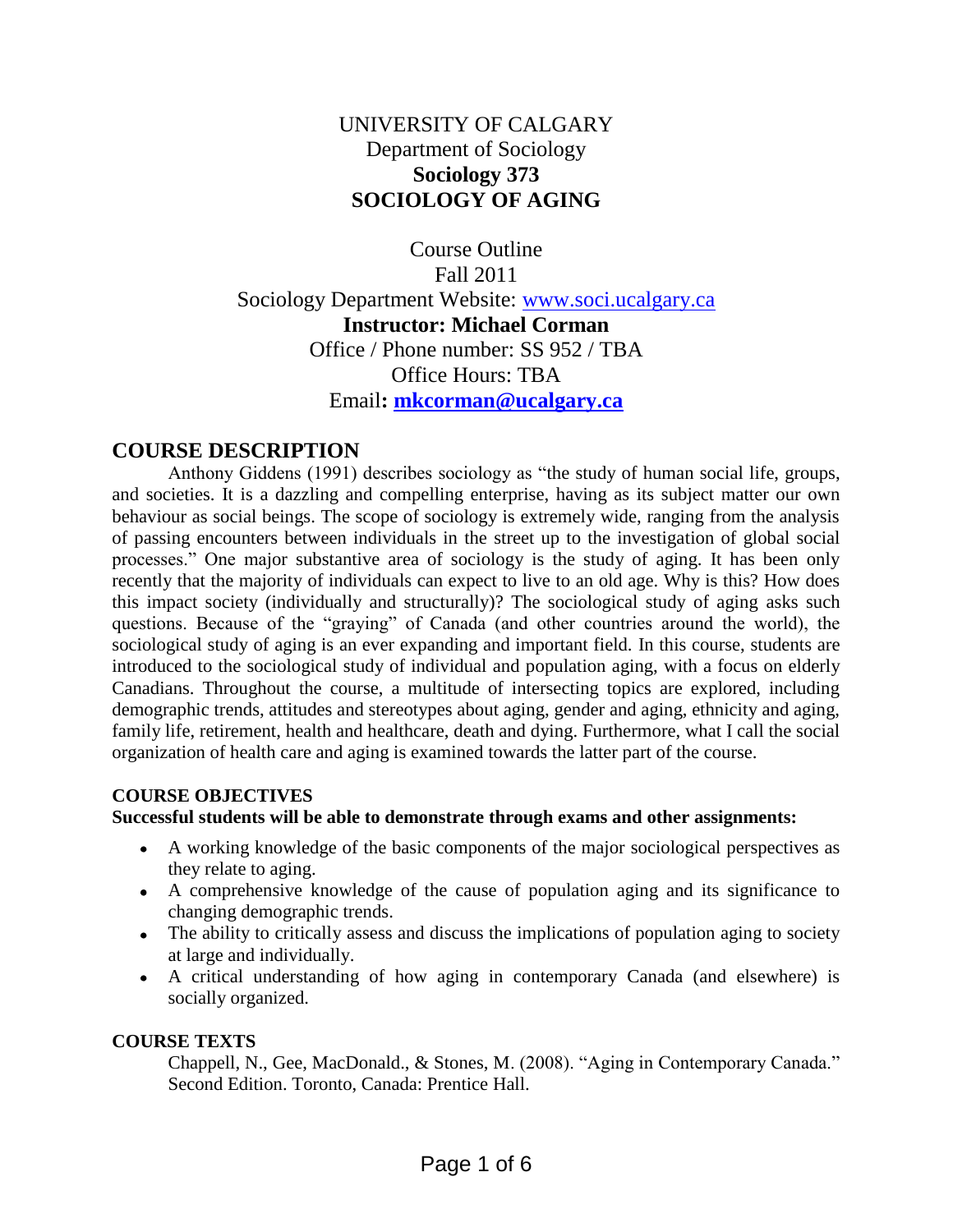Diamond, T. (1992). "Making Gray Gold: Narratives of nursing home care." Chicago, USA: The University of Chicago Press.

Williams, A. Paul, Raisa Deber, Pat Baranek, and Alina Gildiner. "From Medicare to Home Care: Globalization, State Retrenchment, and the Profitization of Canada's Health-Care System," pp. 7 – 30 in Armstrong, Armstrong, and Coburn, eds. *Unhealthy Times*, Oxford University Press, 2001. [**Posted on Blackboard**]

Additional readings may be assigned as deemed necessary.

**NOTE: Please bring your textbook Chappell et al. (2008) to ALL classes. Also, bring Diamond's (1992) book and Williams et al's. (2001) article to the classes indicated on the class schedule.** 

## **METHOD OF INSTRUCTION**

This course will consist of lectures, audio visual presentations, videos, and group exercises and discussions. Students are required to attend class regularly and to read each assigned reading BY THE DATE INDICATED before class. Students are responsible for all lecture material, some of which is not available in the assigned readings. You are unlikely to succeed in this course if you ignore the book and only attend the lectures or if you simply read the text and miss class.

## **AUDIO/VIDEO RECORDINGS OF CLASS LECTURES**

Students are **NOT** permitted to record lectures in any manner without expressed written consent from the instructor.

## **STUDENT ASSESSMENT**

| Midterm #1 | 25% | See course outline                 |
|------------|-----|------------------------------------|
| Midterm #2 | 30% | See course outline                 |
| Final Exam | 45% | Scheduled by the registrars office |

## **CLASS PARTICIPATION:**

Discussion and the debate of ideas are valuable methods for developing critical thinking skills, as well as communication skills. While there is no grade for **class participation,** you are strongly encouraged to actively participate in the class dialogue and group activities. Students who attend and actively participate in class are **MUCH** more likely to do much better in the course.

#### **MIDTERM AND FINAL:**

There will be two midterms and a final in this course. Both the midterms and the final exams may include a combination of multiple choice, true/false, short answer and long questions. Exams are not accumulative. For example the Final Exam will ONLY include the material after the second Midterm.

## **GRADING SYSTEM**

|  | $A+ = 95-100$ $B+ = 80-84$ $C+ = 67-69$ ; $D+ = 55-59$ |  |
|--|--------------------------------------------------------|--|
|  | $A = 90-94$ $B = 75-79$ $C = 63-66$ $D = 50-54$        |  |
|  | $A = 85-89$ $B = 70-74$ $C = 60-62$ $F = 0-49$         |  |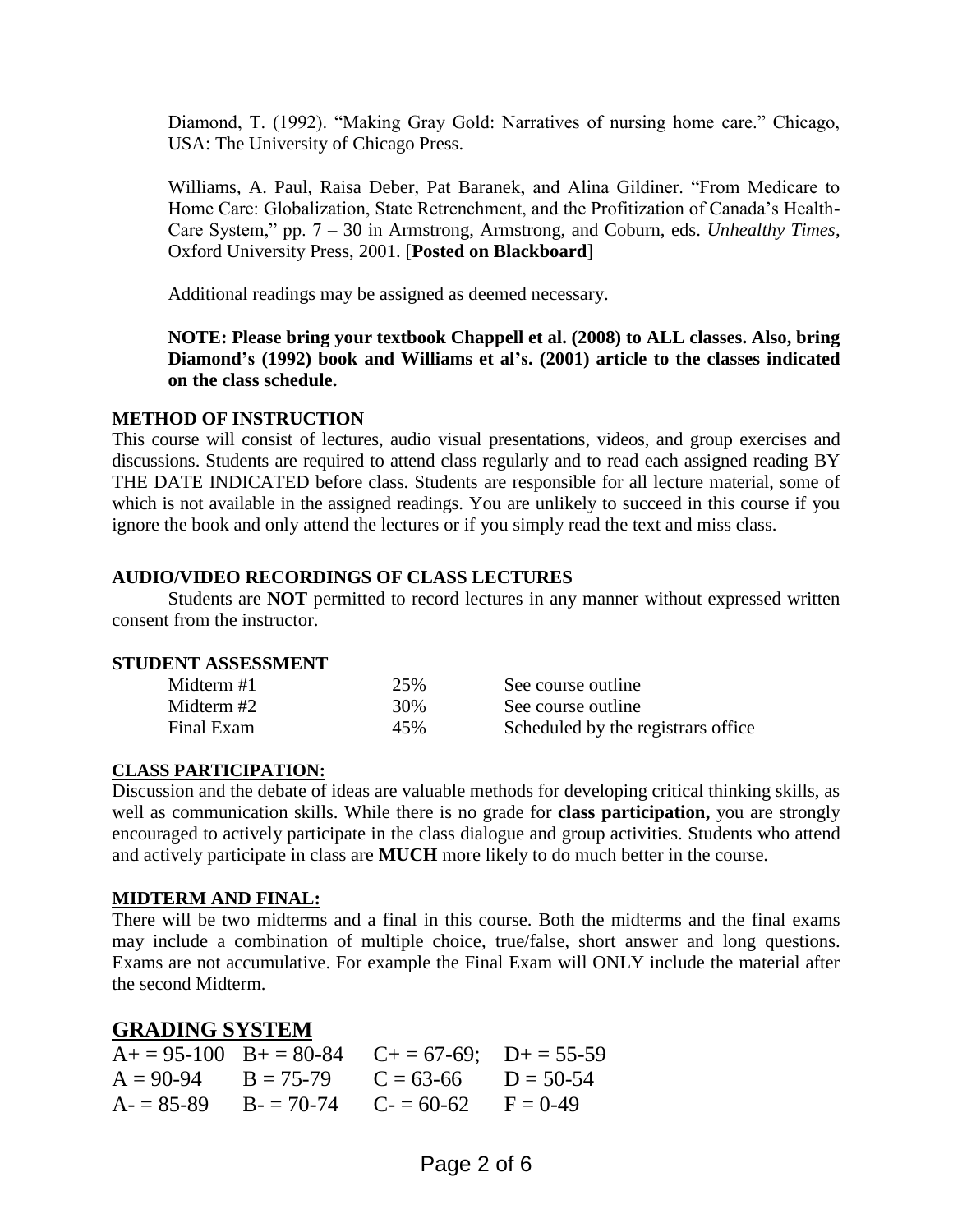Please note that the grades for a course component may be scaled to maintain equity among sections and to conform to departmental norms.

PLEASE NOTE THAT ASSIGNMENTS/EXAMS WILL BE HANDED BACK TO STUDENTS **NO LATER THAN TWO WEEKS** following THE DATE THEY WERE HANDED IN/TAKEN.

#### **COURSE POLICIES \*\*\*IMPORTANT NOTICE ABOUT SOCIOLOGY 373 E-MAIL PROTOCOL\*\*\***

*BEFORE e-mailing the instructor: Check the textbook, this syllabus &/or the university regulations for the answers to your questions. Keep your messages short and concise, and DO NOT ask me to explain assignment requirements over e-mail… I do that in class… so be there! If you have questions specific to your assignment, please make an appointment or see me during office hours. If you do e-mail…*

ALWAYS put SOCIOLOGY 373 in the SUBJECT line

*Otherwise, your e-mail could be deleted as spam or directed to a junk mail file.*

- My office hours are posted on my door and listed on the course outline. **I am also happy to meet with you at other times depending on availability.** I check my email daily, so this is the best way to schedule an appointment or to get quick answers to your questions or concerns.
- $\triangleright$  Students missing a midterm may only schedule a deferred exam once they have presented valid documentation.
- $\triangleright$  If you are aware of events that may preclude you from attending classes or completing assignments, you *must* let me know as soon as reasonably possible.
	- $\triangleright$  It is not acceptable to tell me the night before.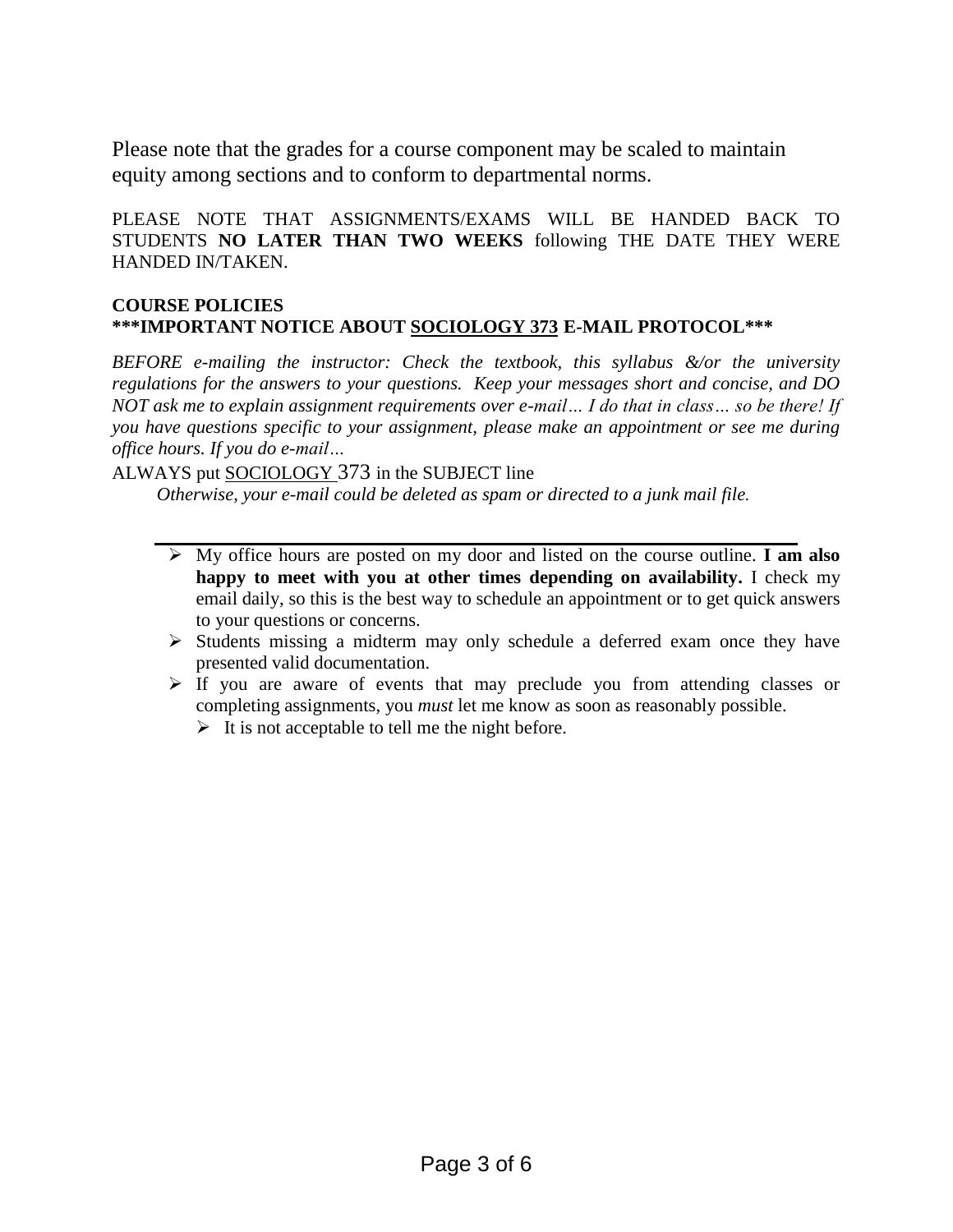|  | <b>TENTATIVE CLASS SCHEDULE (Subject to change)</b> |  |
|--|-----------------------------------------------------|--|
|--|-----------------------------------------------------|--|

| <b>Date</b>       | <b>Topic</b>                                                                                     | <b>Class Work</b>                                             | <b>Readings</b>                                                                                                     |
|-------------------|--------------------------------------------------------------------------------------------------|---------------------------------------------------------------|---------------------------------------------------------------------------------------------------------------------|
| Sept. 13          | - Intro to class                                                                                 |                                                               |                                                                                                                     |
| Sept. 15          | - Intro to Sociology of Aging and Population<br>Aging                                            |                                                               | Chappell et al. $-$ Introduction $+$ Ch. 2                                                                          |
| Sept. 20          | - Attitudes and Myths about aging                                                                | Movie - "A new look at<br>$\bullet$<br>aging: Myths of aging" | Chappell et al., Ch. 1 (Excluding<br>bottom of page 6 to top of page 11)                                            |
| Sept. 22          | - Social Theory and Knowledge building in<br>Gerontology                                         |                                                               | Chappell et al., Ch. 3 (Excluding<br>bottom of page 59 to 61)                                                       |
| Sept. 27          | - Social Theory and Knowledge building in<br>Gerontology continued                               |                                                               | Chapter 4                                                                                                           |
| Sept 29           | - Social Theory and Knowledge building in<br>Gerontology continued<br>- The Gendered Life Course |                                                               | Chappell et al., Ch. 5                                                                                              |
| Oct. 4            | - The Gendered Life Course continued                                                             |                                                               |                                                                                                                     |
| Oct. 6            | - The Gendered Life Course continued and review                                                  |                                                               |                                                                                                                     |
| Oct. 11           | Midterm #1                                                                                       |                                                               |                                                                                                                     |
| Oct. 13           | - Age and Ethnicity                                                                              |                                                               | Chappell et al., Ch. 6                                                                                              |
| Oct. 18           | - Aging and Ethnicity continued<br>- Health and Well-being                                       |                                                               | Chappell et al., Ch. 7                                                                                              |
| Oct. 20           | - Health and Well-being continued                                                                |                                                               | Chappell et al., Ch. 8                                                                                              |
| Oct. 25           | - Health and Well-being continued                                                                |                                                               | Chappell et al., Ch. 89                                                                                             |
| Oct. 27           | - Families, Social Support, and Caregiving                                                       |                                                               | Chappell et al., Ch. 11                                                                                             |
| Nov. $1$          | - Families, Social Support, and Caregiving cont.                                                 |                                                               | Chappell et al., Ch. 12                                                                                             |
| Nov. 3            | - Aging with Disabilities                                                                        | Movie - "The Ties that Bind"                                  |                                                                                                                     |
| Nov. $8$          | Midterm#2                                                                                        |                                                               |                                                                                                                     |
| Nov. 10           | <b>Reading Day - No Class</b>                                                                    |                                                               |                                                                                                                     |
| <b>Nov. 15</b>    | - Health Care System Policy                                                                      |                                                               | Chappell et al., Ch. 15                                                                                             |
| Nov. 17           | - Health Care System Policy continued                                                            |                                                               |                                                                                                                     |
| <b>Nov. 22</b>    | - Social Organization of Health Care and Aging                                                   |                                                               | Diamond (Bring your Diamond<br>book to class please)                                                                |
| Nov. 24           | - Social Organization of Health Care and Aging<br>continued                                      |                                                               | Diamond (Bring your Diamond<br>book to class please)                                                                |
| Nov. 29           | - Social Organization of Health Care and Aging<br>continued                                      |                                                               | Diamond + Williams et al., $(2001)$ –<br>posted<br>blackboard<br>(Bring<br>on<br>William's article to class please) |
| Dec. 1            | - Work and retirement, and Pension and Economic<br>Security for Older Canadians                  |                                                               | Chappell et al., Ch. $13 + 14$                                                                                      |
| Dec. $6$          | - Work and retirement, and Pension and Economic<br>Security for Older Canadians cont.            |                                                               |                                                                                                                     |
| Dec. 8            | - End of Life Issues                                                                             |                                                               | - Chappell et al., Ch. 16                                                                                           |
| <b>FINAL Exam</b> | See exam time table                                                                              |                                                               |                                                                                                                     |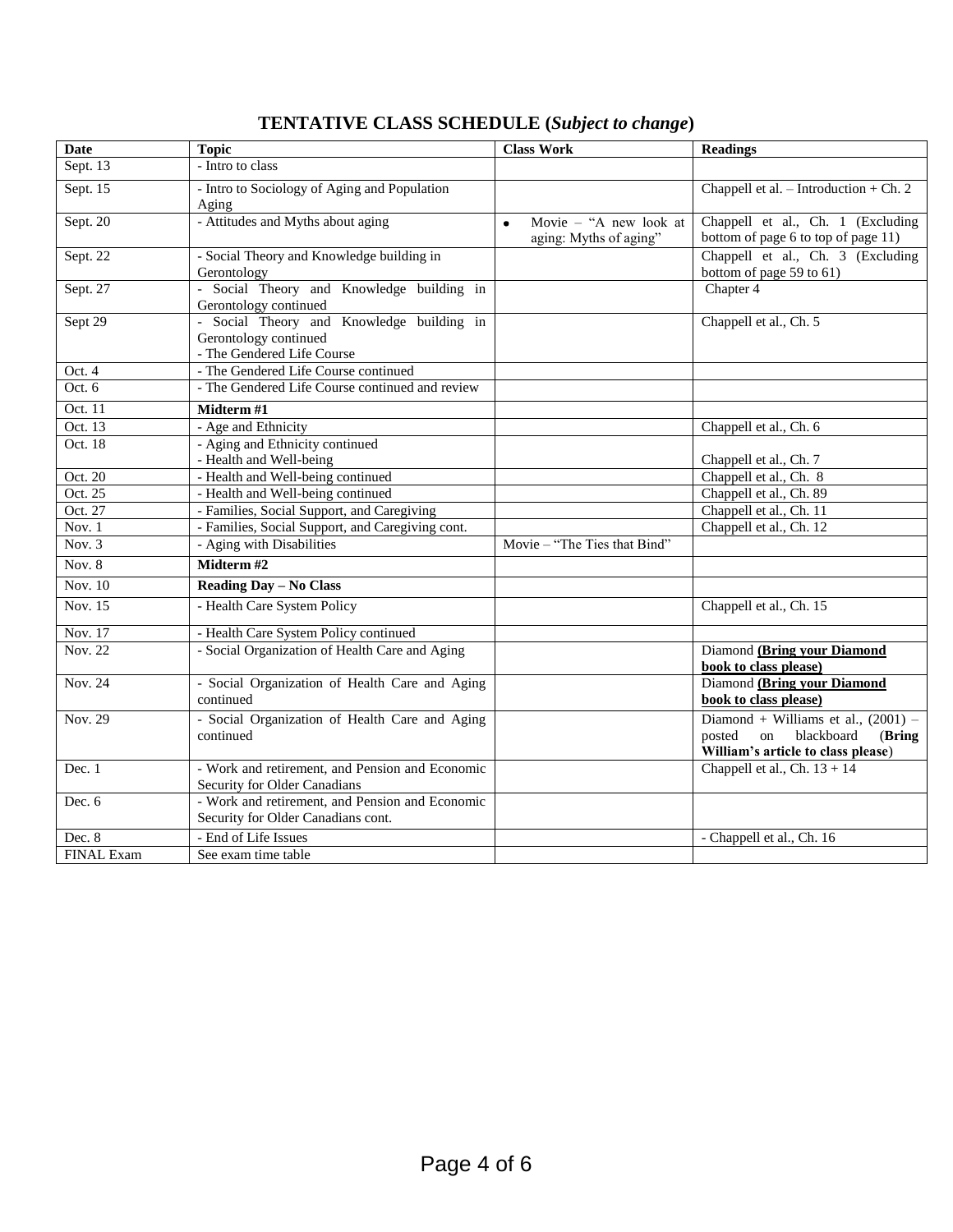## *Emergency evacuations:*

In the case of fire or other emergency evacuation of this classroom/lab, please proceed to the assembly point by the ICT food court.

## *Deferrals:*

If at all possible you must provide *advance* notice to the instructor if you are unable to take a test or pass in an assignment or essay on time. All requests for deferral of a course component due to health reasons must be accompanied by written documentation as outlined in the University Calendar and should be obtained while the student has the physical or emotional problem rather than after recovery. Deferrals will be allowed in the following circumstances: illness, domestic affliction or religious conviction. Travel arrangements and misreading of the syllabus are not valid reasons for requesting a deferral. Deferrals will not be granted if it is determined that just cause is not shown by the student.

If you have missed a test for a legitimate reason, the instructor can require you to write a "make up" test as close in time to the original test as possible or can choose to transfer the percentage weight to another course component. If the instructor schedules a "make up" test for you, its date and location will be at the convenience of the Department of Sociology.

## *Deferred Final Exam Form:*

Please note that requests to defer a Registrar-scheduled final exam are dealt with through the Registrar's Office. Further information about deadlines, and where paperwork should be taken, is available on the form, which can be found at: [http://ucalgary.ca/registrar/files/registrar/APP%20FOR%20DF%20EXAM\\_0.pdf](http://ucalgary.ca/registrar/files/registrar/APP%20FOR%20DF%20EXAM_0.pdf)

## *Deferred Term Work Form*:

Deferral of term work past the end of a term also requires a form to be filled out. It's available at: <http://www.ucalgary.ca/registrar/files/registrar/defTW.pdf>

Once an extension date has been agreed between instructor and student, the form should be taken to the Faculty of Arts Program Information Centre (SS 110) for approval by an Associate Dean (Students).

*Ethics Research***:** Students are advised that any research with human subjects--including any interviewing (even with friends and family), opinion polling, or unobtrusive observation- must have the approval of the Departmental Ethics Committee. In completing course requirements, students must not undertake any human subjects research without discussing their plans with the instructor, to determine if ethics approval is required.

*Academic Misconduct***:** Plagiarism, cheating and other academic misconduct are regarded as serious academic offences. Students are advised to consult the University Calendar which